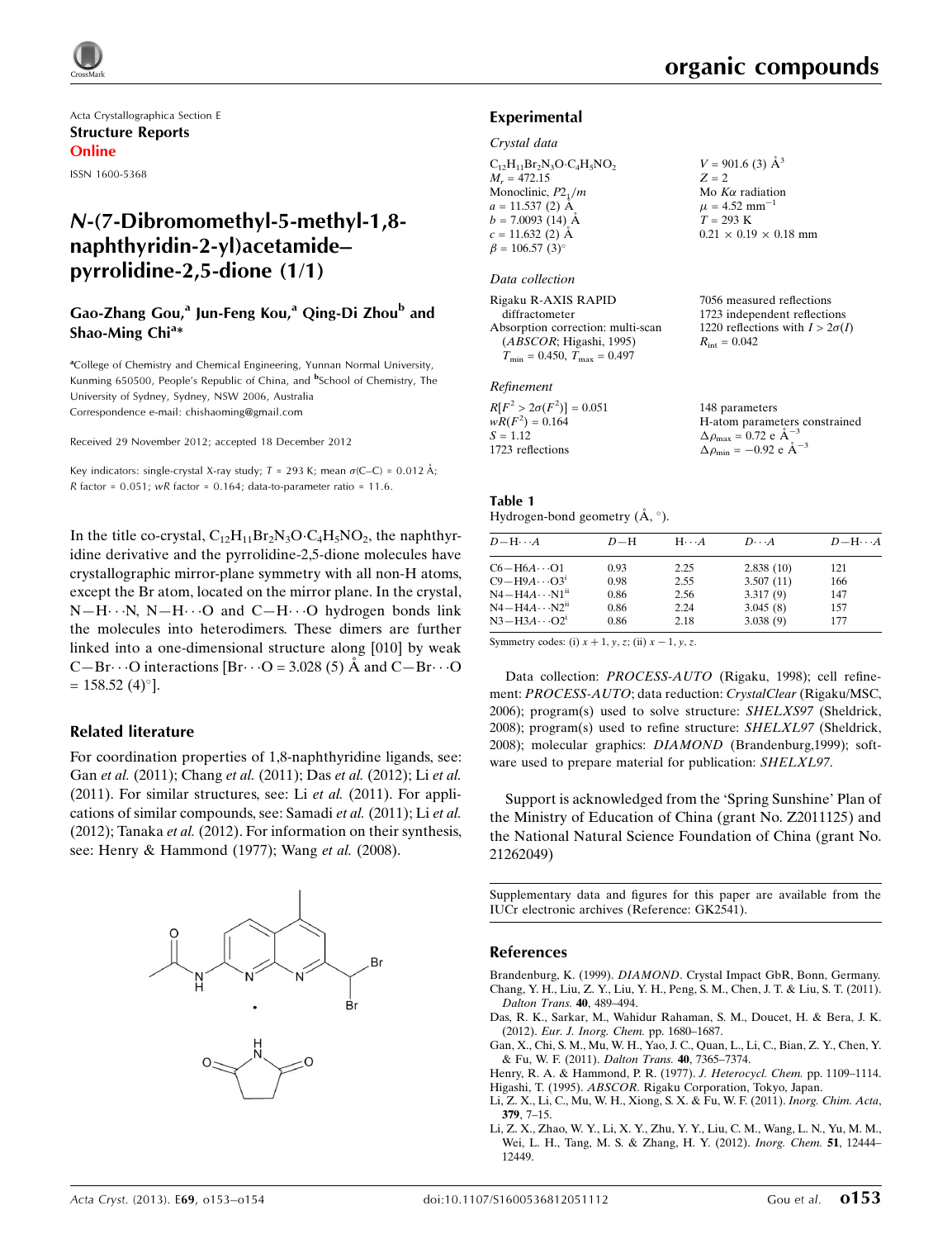Rigaku (1998). PROCESS-AUTO. [Rigaku Corporation, Tokyo, Japan.](https://scripts.iucr.org/cgi-bin/cr.cgi?rm=pdfbb&cnor=gk2541&bbid=BB9)

Rigaku/MSC (2006). CrystalClear. [Rigaku/MSC, The Woodlands, Texas, USA.](https://scripts.iucr.org/cgi-bin/cr.cgi?rm=pdfbb&cnor=gk2541&bbid=BB10) Samadi, A., Valderas, C., Ríos, C. D. I., Bastida, A., Chioua, M., González-Lafuente, L., Colmena, I., Gandía, L., Romero, A., Barrio, L. D., Martín-de-Saavedra, M. D., López, M. G., Villarroya, M. & Marco-Contelles, J. (2011). [Bioorg. Med. Chem.](https://scripts.iucr.org/cgi-bin/cr.cgi?rm=pdfbb&cnor=gk2541&bbid=BB11) 19, 122–133.

[Sheldrick, G. M. \(2008\).](https://scripts.iucr.org/cgi-bin/cr.cgi?rm=pdfbb&cnor=gk2541&bbid=BB12) Acta Cryst. A64, 112–122.

- [Tanaka, K., Murakami, M., Jeon, J. H. & Chujo, Y. \(2012\).](https://scripts.iucr.org/cgi-bin/cr.cgi?rm=pdfbb&cnor=gk2541&bbid=BB13) Org. Biomol. Chem. 10[, 90–95.](https://scripts.iucr.org/cgi-bin/cr.cgi?rm=pdfbb&cnor=gk2541&bbid=BB13)
- [Wang, D.-H., Yu, Y.-M., Chen, J.-H. & Fu, W.-F. \(2008\).](https://scripts.iucr.org/cgi-bin/cr.cgi?rm=pdfbb&cnor=gk2541&bbid=BB14) Acta Cryst. E64, o112.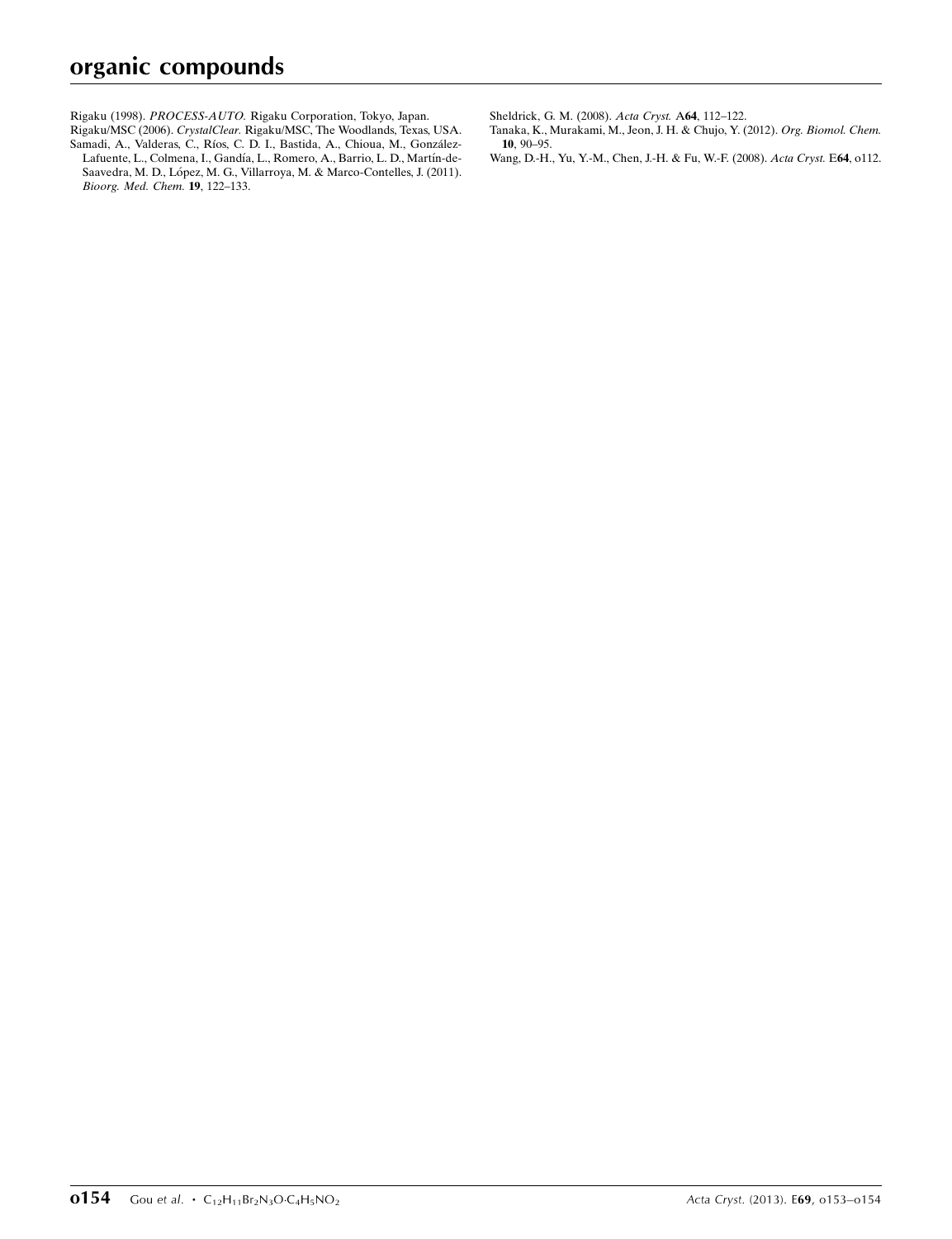# **supporting information**

*Acta Cryst.* (2013). E**69**, o153–o154 [doi:10.1107/S1600536812051112]

# *N***-(7-Dibromomethyl-5-methyl-1,8-naphthyridin-2-yl)acetamide– pyrrolidine-2,5-dione (1/1)**

## **Gao-Zhang Gou, Jun-Feng Kou, Qing-Di Zhou and Shao-Ming Chi**

## **S1. Comment**

Structures and chemical properties of 1,8-naphthyridine derivatives have been investigated owing to their interesting complexation properties, medical uses and chemical applications. They can act as the ligands linking to metals *via* several coordination modes (Gan *et al.*, 2011; Chang *et al.*, 2011; Das *et al.*, 2012; Li *et al.*, 2011), as drugs (Samadi *et al.*, 2011) and as molecular probe (Li *et al.*, 2012; Tanaka *et al.*, 2012). Herein we report the synthesis and structure of the title cocrystal which was unintentionally obtained during the synthesis of the naphthiridine derivative.

The structure of the title co-crystal is shown in Figs. 1 and 2 and hydrogen-bond geometry is given in Table 1. Both molecules are located on a mirror plane. There are three (N—H···N, N—H···O and C—H···O) intermoleular hydrogen bonds between the crystal components linking the molecules to form heterodimers. The complementarity of hydrogenbonding interactions stabilizes the dimeric structure, and, most probably, it is the reason why the two components were not easily separated during chromatographic procedure.

## **S2. Experimental**

7-Acetylamino-2,4-dimethyl-1,8-naphthyridine (Wang *et al.*, 2008; Henry & Hammond, 1977) (500 mg, 2,32 mmol) and *N*-bromosuccinimide (0.49 g, 2.79 mmol) were added to an acetonitrile (20 ml) solution in the nitrogen atmosphere. The mixture was stirred at room temperature in the presence of light, a 250 W infrared lamp was used as a light source, for 4 hrs. Excess solvent was removed and the crude product was purified by column chromatography using dichloromethane/methanol (39:1) as the mobile phase to give a white powder. Yield: 250 mg (30%). Crystals suitable for X-ray analysis were obtained by slow diffusion of diethyl ether into the solution of the powder in dichloromethane. To remove succinimide from the sample several cycles of purification by column chromatography had to be carried out. The pure white brominated naphthyridine compound was characterized by <sup>1</sup>H NMR (500 MHz, CDCl<sub>3</sub>):  $\delta$ =p.p.m. 8.86 (s, 1H NH), 8.59 (d, J = 9.1 Hz, 1H naphthyridyl proton), 8.40 (d, J = 9.1 Hz, 1H naphthyridyl proton), 7.81 (s, 1H naphthyridyl proton), 6.77 (s, 1H CH), 2.79 (s, 3H), 2.32 (s, 3H).

## **S3. Refinement**

All H atoms were placed in calculated positions. The H atoms were constrained to an ideal geometry with C—H distances of 0.93–0.96 Å,  $U_{iso}(H) = 1.5U_{eq}(C)$  for methyl H atoms and  $U_{iso}(H) = 1.2U_{eq}(C)$  for the remaining H atoms, and N—H distance of 0.86 Å, *U*iso(H) = 1.2*U*eq(N).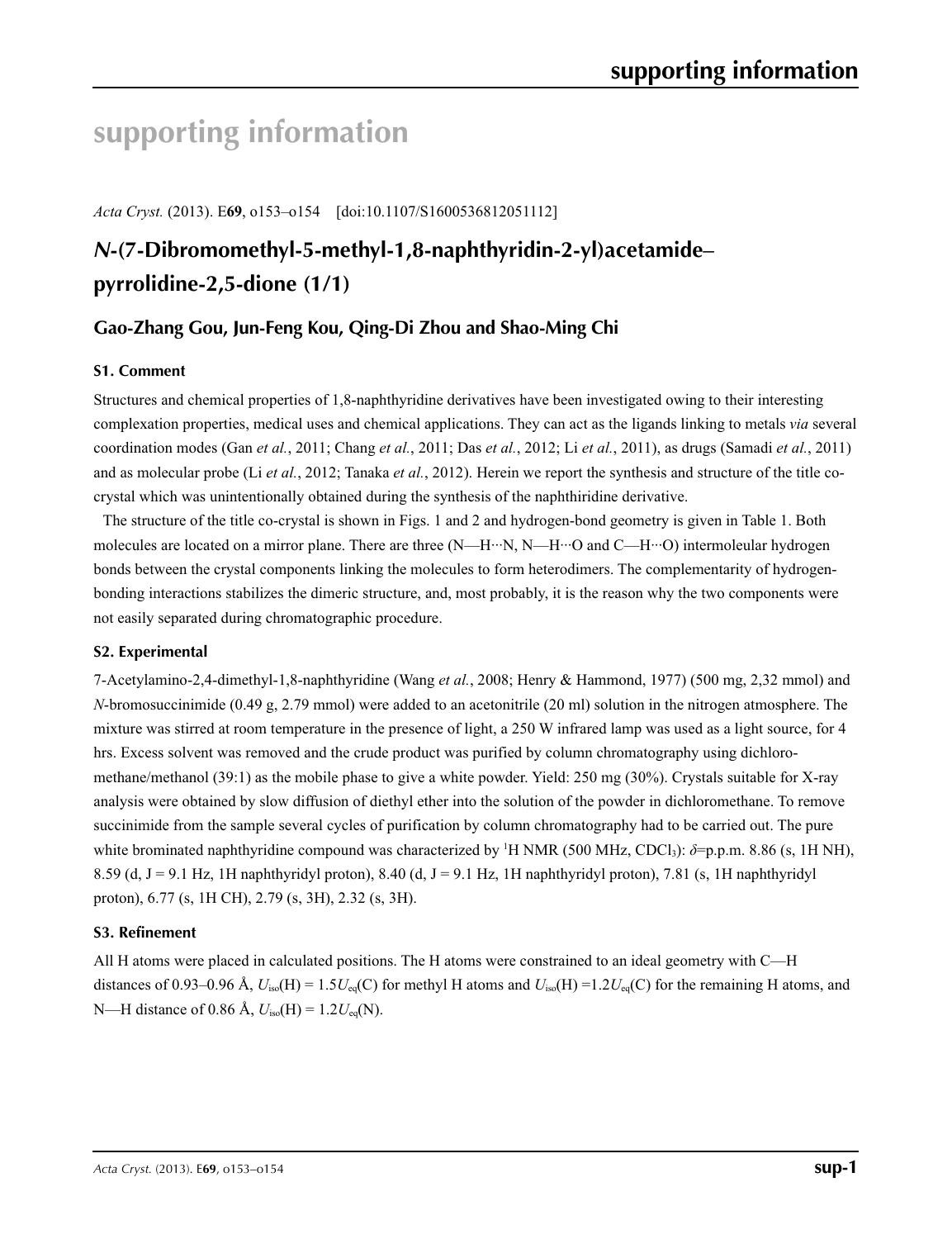

## **Figure 1**

The molecular structure of the title compound with atom labels and 30% probability displacement ellipsoids, and the disorders of hydrogen atoms are shown.



## **Figure 2**

A view of the crystal packing. Hydrogen bonds are shown as black dashed lines, while weak contacts as the blue ones.

## *N***-(7-Dibromomethyl-5-methyl-1,8-naphthyridin-2-yl)acetamide– pyrrolidine-2,5-dione (1/1)**

| Crystal data                      |                                        |
|-----------------------------------|----------------------------------------|
| $C_{12}H_{11}Br_2N_3O·C_4H_5NO_2$ | $V = 901.6$ (3) Å <sup>3</sup>         |
| $M_r = 472.15$                    | $Z = 2$                                |
| Monoclinic, $P2_1/m$              | $F(000) = 468$                         |
| Hall symbol: -P 2yb               | $D_x = 1.739$ Mg m <sup>-3</sup>       |
| $a = 11.537(2)$ Å                 | Mo Ka radiation, $\lambda = 0.71073$ Å |
| $b = 7.0093$ (14) Å               | Cell parameters from 25 reflections    |
| $c = 11.632(2)$ Å                 | $\theta$ = 3.4–25.0°                   |
| $\beta$ = 106.57 (3) <sup>o</sup> | $\mu = 4.52$ mm <sup>-1</sup>          |
|                                   |                                        |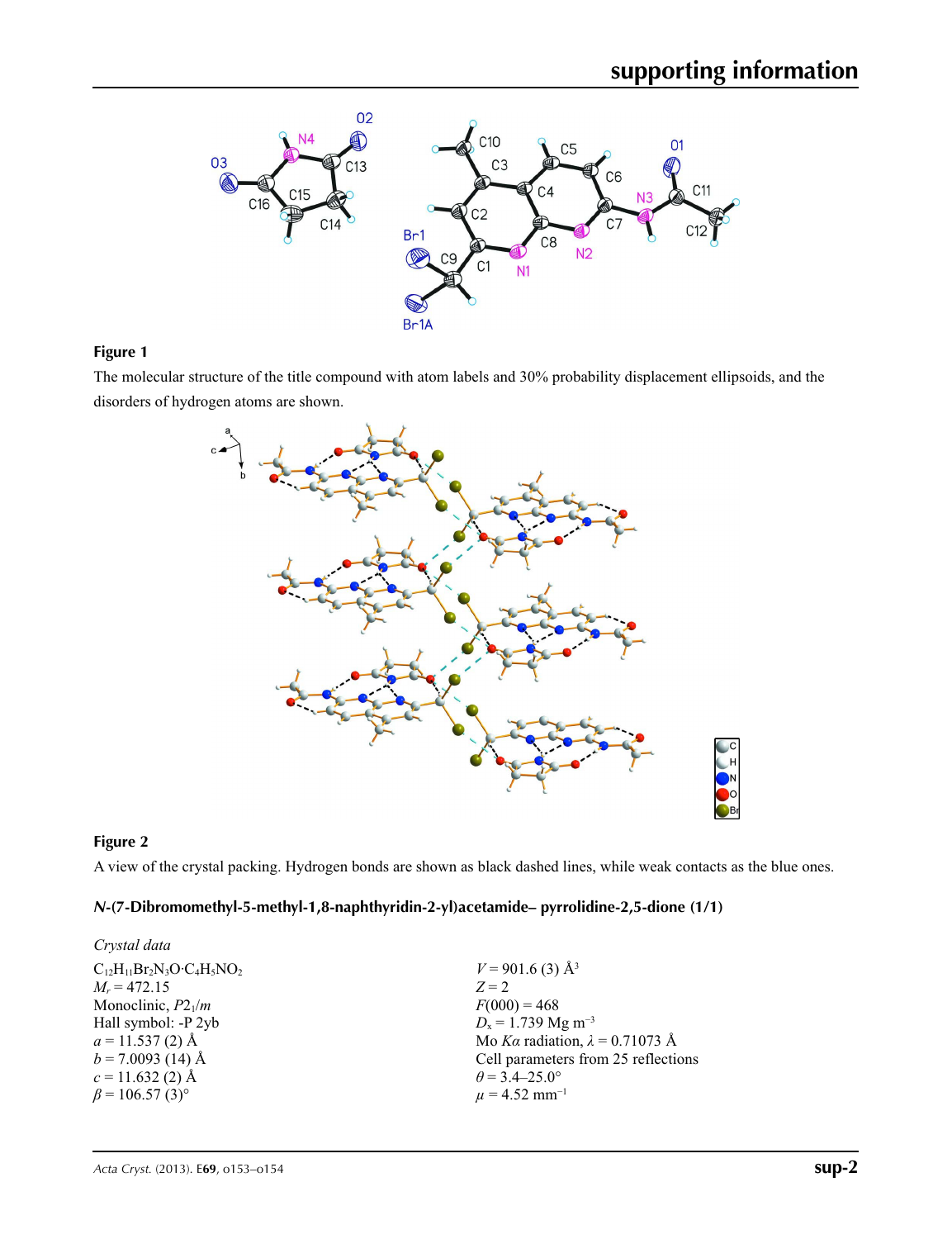### $T = 293$  K Block, colourless

*Data collection*

| Rigaku R-AXIS RAPID<br>diffractometer    | 7056 measured reflections<br>1723 independent reflections               |
|------------------------------------------|-------------------------------------------------------------------------|
| Radiation source: fine-focus sealed tube | 1220 reflections with $I > 2\sigma(I)$                                  |
| Graphite monochromator                   | $R_{\rm int} = 0.042$                                                   |
| $\omega$ scan                            | $\theta_{\text{max}} = 25.0^{\circ}, \theta_{\text{min}} = 3.4^{\circ}$ |
| Absorption correction: multi-scan        | $h = -13 \rightarrow 13$                                                |
| (ABSCOR; Higashi, 1995)                  | $k = -8 \rightarrow 7$                                                  |
| $T_{\min} = 0.450$ , $T_{\max} = 0.497$  | $l = -13 \rightarrow 13$                                                |
| Refinement                               |                                                                         |
| Refinement on $F^2$                      | Secondary atom site location: difference Fourier                        |
| Least-squares matrix: full               | map                                                                     |
| $R[F^2 > 2\sigma(F^2)] = 0.051$          | Hydrogen site location: inferred from                                   |
| $wR(F^2) = 0.164$                        | neighbouring sites                                                      |
| $S = 1.12$                               | H-atom parameters constrained                                           |
| 1723 reflections                         | $w = 1/[\sigma^2(F_0^2) + (0.0757P)^2 + 1.6111P]$                       |
|                                          |                                                                         |

## *Special details*

direct methods

148 parameters 0 restraints

Primary atom site location: structure-invariant

**Geometry**. All e.s.d.'s (except the e.s.d. in the dihedral angle between two l.s. planes) are estimated using the full covariance matrix. The cell e.s.d.'s are taken into account individually in the estimation of e.s.d.'s in distances, angles and torsion angles; correlations between e.s.d.'s in cell parameters are only used when they are defined by crystal symmetry. An approximate (isotropic) treatment of cell e.s.d.'s is used for estimating e.s.d.'s involving l.s. planes.

 $0.21 \times 0.19 \times 0.18$  mm

where  $P = (F_o^2 + 2F_c^2)/3$ 

 $(\Delta/\sigma)_{\text{max}}$  < 0.001  $Δρ_{max} = 0.72$  e Å<sup>-3</sup> Δ*ρ*min = −0.92 e Å−3

**Refinement**. Refinement of  $F^2$  against ALL reflections. The weighted *R*-factor  $wR$  and goodness of fit *S* are based on  $F^2$ , conventional *R*-factors *R* are based on *F*, with *F* set to zero for negative *F*<sup>2</sup>. The threshold expression of  $F^2 > \sigma(F^2)$  is used only for calculating *R*-factors(gt) *etc*. and is not relevant to the choice of reflections for refinement. *R*-factors based on *F*<sup>2</sup> are statistically about twice as large as those based on *F*, and *R*- factors based on ALL data will be even larger.

*Fractional atomic coordinates and isotropic or equivalent isotropic displacement parameters (Å<sup>2</sup>)* 

|                  | $\mathcal{X}$ | v      | z         | $U_{\rm iso}*/U_{\rm eq}$ |  |
|------------------|---------------|--------|-----------|---------------------------|--|
| C <sub>1</sub>   | 0.5310(7)     | 0.2500 | 0.7838(6) | 0.0437(17)                |  |
| C2               | 0.4522(7)     | 0.2500 | 0.8575(7) | 0.0486(18)                |  |
| H2A              | 0.3689        | 0.2500 | 0.8226    | $0.058*$                  |  |
| C <sub>3</sub>   | 0.4977(7)     | 0.2500 | 0.9803(6) | 0.0452(17)                |  |
| C4               | 0.6257(7)     | 0.2500 | 1.0284(6) | 0.0405(16)                |  |
| C <sub>5</sub>   | 0.6882(7)     | 0.2500 | 1.1520(6) | 0.0482(18)                |  |
| H <sub>5</sub> A | 0.6446        | 0.2500 | 1.2080    | $0.058*$                  |  |
| C <sub>6</sub>   | 0.8109(7)     | 0.2500 | 1.1903(7) | 0.053(2)                  |  |
| H <sub>6</sub> A | 0.8518        | 0.2500 | 1.2717    | $0.063*$                  |  |
| C7               | 0.8749(6)     | 0.2500 | 1.1028(6) | 0.0456(18)                |  |
| C8               | 0.6974(7)     | 0.2500 | 0.9487(6) | 0.0415(16)                |  |
| C9               | 0.4859(8)     | 0.2500 | 0.6506(7) | 0.058(2)                  |  |
| H <sub>9</sub> A | 0.5554        | 0.2500 | 0.6180    | $0.069*$                  |  |
| C10              | 0.4146(7)     | 0.2500 | 1.0597(7) | 0.0491(18)                |  |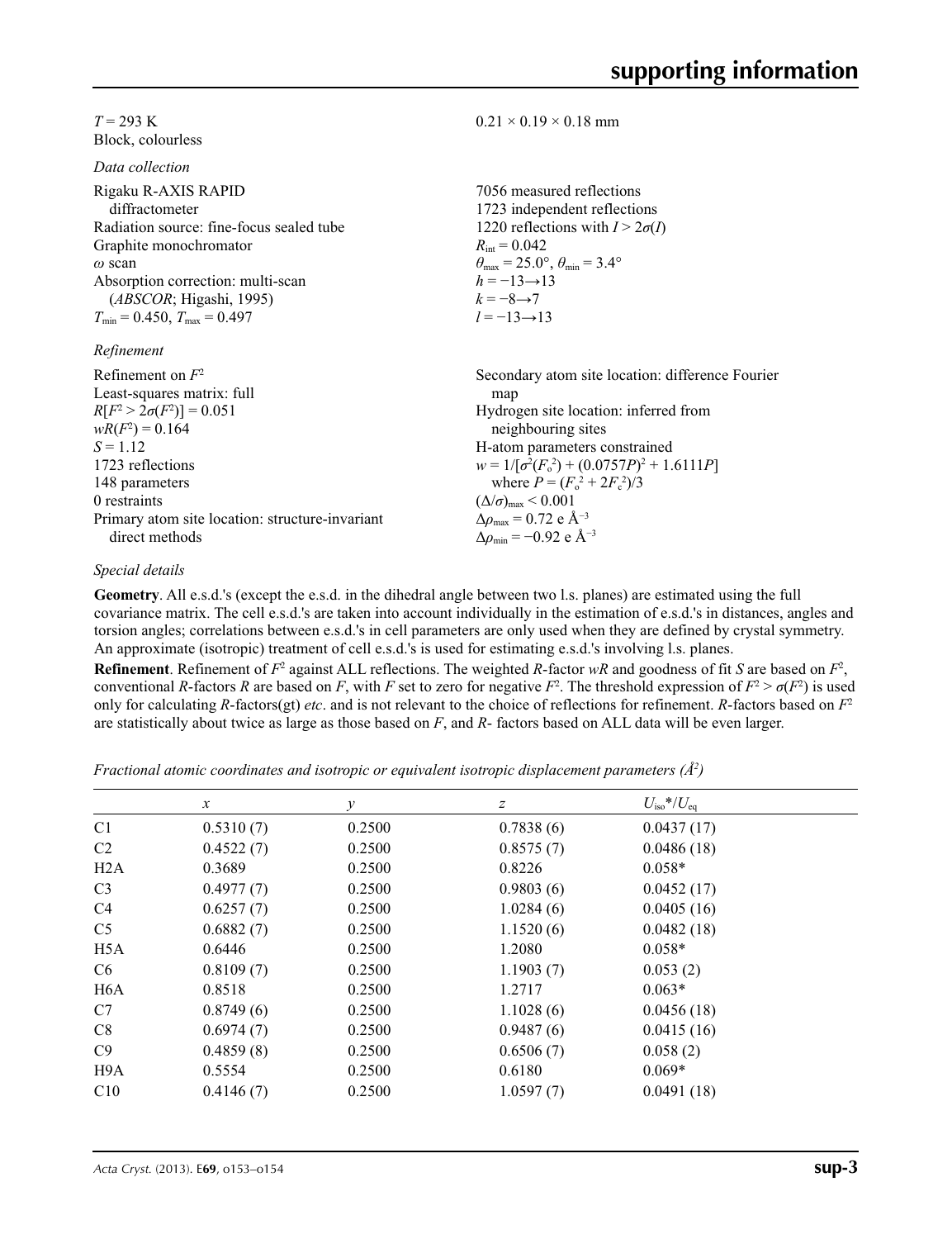| H10A              | 0.3319       | 0.2500      | 1.0112     | $0.074*$   |
|-------------------|--------------|-------------|------------|------------|
| H10B              | 0.4298       | 0.1382      | 1.1094     | $0.074*$   |
| C11               | 1.0841(7)    | 0.2500      | 1.2427(7)  | 0.055(2)   |
| C12               | 1.2128(7)    | 0.2500      | 1.2408(8)  | 0.067(2)   |
| H12A              | 1.2652       | 0.2500      | 1.3214     | $0.101*$   |
| H12B              | 1.2279       | 0.1382      | 1.1997     | $0.101*$   |
| C13               | 0.0377(8)    | 0.2500      | 0.8080(8)  | 0.057(2)   |
| C14               | 0.0885(8)    | 0.2500      | 0.7021(8)  | 0.069(2)   |
| H <sub>14</sub> A | 0.1368       | 0.1384      | 0.7023     | $0.082*$   |
| C15               | $-0.0232(9)$ | 0.2500      | 0.5948(8)  | 0.080(3)   |
| H15A              | $-0.0251$    | 0.1387      | 0.5463     | $0.095*$   |
| C16               | $-0.1280(8)$ | 0.2500      | 0.6435(8)  | 0.056(2)   |
| N <sub>1</sub>    | 0.6503(6)    | 0.2500      | 0.8271(5)  | 0.0477(15) |
| N2                | 0.8206(6)    | 0.2500      | 0.9860(5)  | 0.0461(15) |
| N <sub>3</sub>    | 1.0008(6)    | 0.2500      | 1.1320(5)  | 0.0524(16) |
| H <sub>3</sub> A  | 1.0303       | 0.2500      | 1.0719     | $0.063*$   |
| N4                | $-0.0857(6)$ | 0.2500      | 0.7663(5)  | 0.0502(16) |
| H <sub>4</sub> A  | $-0.1322$    | 0.2500      | 0.8124     | $0.060*$   |
| O <sub>1</sub>    | 1.0553(6)    | 0.2500      | 1.3339(5)  | 0.093(3)   |
| O <sub>2</sub>    | 0.0955(5)    | 0.2500      | 0.9136(5)  | 0.0759(19) |
| O <sub>3</sub>    | $-0.2342(6)$ | 0.2500      | 0.5882(6)  | 0.081(2)   |
| Br1               | 0.38805(7)   | 0.02689(12) | 0.59139(6) | 0.0801(4)  |
|                   |              |             |            |            |

*Atomic displacement parameters (Å2 )*

|                | $U^{11}$ | $U^{22}$ | $U^{33}$ | $U^{12}$ | $U^{13}$ | $U^{23}$ |  |
|----------------|----------|----------|----------|----------|----------|----------|--|
| C1             | 0.041(4) | 0.052(4) | 0.042(4) | 0.000    | 0.018(3) | 0.000    |  |
| C <sub>2</sub> | 0.043(4) | 0.060(5) | 0.045(4) | 0.000    | 0.018(3) | 0.000    |  |
| C <sub>3</sub> | 0.045(4) | 0.048(4) | 0.050(4) | 0.000    | 0.025(4) | 0.000    |  |
| C4             | 0.044(4) | 0.044(4) | 0.039(4) | 0.000    | 0.020(3) | 0.000    |  |
| C <sub>5</sub> | 0.053(5) | 0.059(5) | 0.041(4) | 0.000    | 0.026(3) | 0.000    |  |
| C6             | 0.046(5) | 0.079(6) | 0.036(4) | 0.000    | 0.016(3) | 0.000    |  |
| C7             | 0.041(4) | 0.054(4) | 0.044(4) | 0.000    | 0.016(3) | 0.000    |  |
| C8             | 0.046(5) | 0.046(4) | 0.035(4) | 0.000    | 0.018(3) | 0.000    |  |
| C9             | 0.054(5) | 0.076(6) | 0.047(4) | 0.000    | 0.021(4) | 0.000    |  |
| C10            | 0.041(4) | 0.062(5) | 0.051(4) | 0.000    | 0.024(3) | 0.000    |  |
| C11            | 0.046(5) | 0.075(6) | 0.041(4) | 0.000    | 0.009(4) | 0.000    |  |
| C12            | 0.042(5) | 0.102(7) | 0.057(5) | 0.000    | 0.012(4) | 0.000    |  |
| C13            | 0.059(6) | 0.061(5) | 0.058(5) | 0.000    | 0.027(4) | 0.000    |  |
| C14            | 0.059(6) | 0.083(6) | 0.074(6) | 0.000    | 0.034(5) | 0.000    |  |
| C15            | 0.091(8) | 0.107(8) | 0.052(5) | 0.000    | 0.039(5) | 0.000    |  |
| C16            | 0.054(5) | 0.061(5) | 0.054(5) | 0.000    | 0.017(4) | 0.000    |  |
| N1             | 0.047(4) | 0.060(4) | 0.043(3) | 0.000    | 0.024(3) | 0.000    |  |
| N2             | 0.042(4) | 0.062(4) | 0.039(3) | 0.000    | 0.020(3) | 0.000    |  |
| N <sub>3</sub> | 0.043(4) | 0.079(5) | 0.041(3) | 0.000    | 0.022(3) | 0.000    |  |
| N4             | 0.042(4) | 0.070(4) | 0.042(3) | 0.000    | 0.017(3) | 0.000    |  |
| O <sub>1</sub> | 0.051(4) | 0.188(8) | 0.041(3) | 0.000    | 0.014(3) | 0.000    |  |
| O <sub>2</sub> | 0.054(4) | 0.114(6) | 0.057(4) | 0.000    | 0.012(3) | 0.000    |  |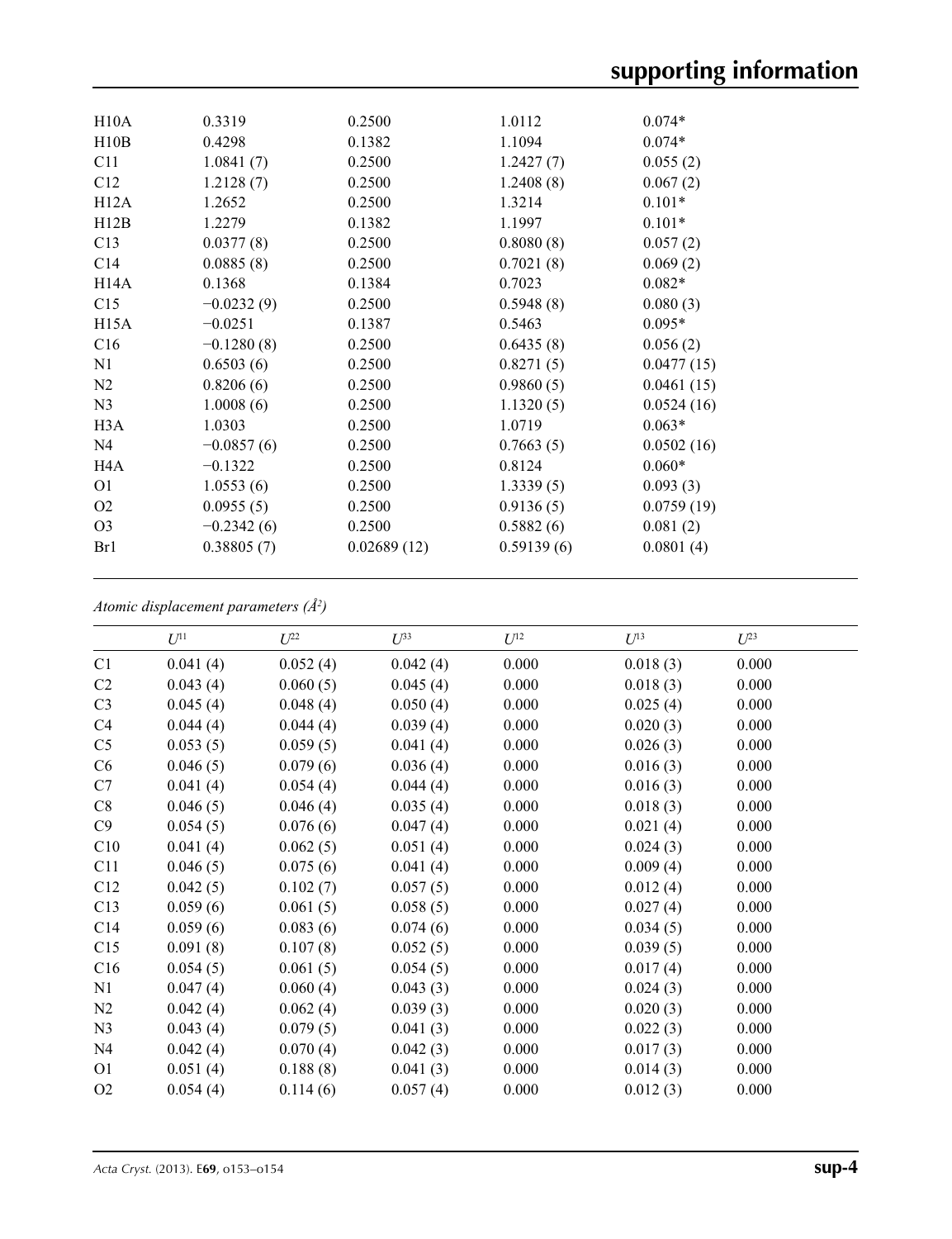# **supporting information**

| O <sub>3</sub> | 0.067(5)  | 0.116(6)  | 0.057(4)  | 0.000        | 0.011(3)  | 0.000        |
|----------------|-----------|-----------|-----------|--------------|-----------|--------------|
| Br1            | 0.0936(7) | 0.0929(6) | 0.0563(5) | $-0.0237(4)$ | 0.0254(4) | $-0.0161(3)$ |

*Geometric parameters (Å, º)*

| $C1 - N1$               | 1.324(9)  | $C9 - H9A$        | 0.9800    |
|-------------------------|-----------|-------------------|-----------|
| $C1-C2$                 | 1.417(10) | $C10 - H10A$      | 0.9600    |
| $C1-C9$                 | 1.487(10) | $C10 - H10B$      | 0.9600    |
| $C2-C3$                 | 1.373(10) | $C11 - O1$        | 1.199(10) |
| $C2 - H2A$              | 0.9300    | $C11 - N3$        | 1.370(10) |
| $C3-C4$                 | 1.422(10) | $C11 - C12$       | 1.490(11) |
| $C3 - C10$              | 1.509(9)  | $C12 - H12A$      | 0.9600    |
| $C4 - C8$               | 1.407(10) | $C12 - H12B$      | 0.9601    |
| $C4 - C5$               | 1.413(10) | $C13 - 02$        | 1.220(10) |
| $C5-C6$                 | 1.357(11) | $C13 - N4$        | 1.367(10) |
| $C5 - H5A$              | 0.9300    | $C13 - C14$       | 1.508(12) |
| $C6-C7$                 | 1.418(10) | $C14 - C15$       | 1.517(13) |
| $C6 - H6A$              | 0.9300    | $C14 - H14A$      | 0.9600    |
| $C7 - N2$               | 1.324(9)  | $C15 - C16$       | 1.474(13) |
| $C7 - N3$               | 1.394(9)  | $C15 - H15A$      | 0.9600    |
| $C8 - N1$               | 1.363(9)  | $C16 - 03$        | 1.210(10) |
| $C8 - N2$               | 1.363(9)  | $C16 - N4$        | 1.372(10) |
| $C9 - Br1$              | 1.936(5)  | $N3$ —H $3A$      | 0.8600    |
| $C9 - Br1$ <sup>i</sup> | 1.936(5)  | $N4 - H4A$        | 0.8600    |
| $N1-C1-C2$              | 123.1(7)  | $C3 - C10 - H10A$ | 109.8     |
| $N1-C1-C9$              | 114.4(6)  | $C3 - C10 - H10B$ | 109.3     |
| $C2-C1-C9$              | 122.4(7)  | H10A-C10-H10B     | 109.5     |
| $C3-C2-C1$              | 120.5(7)  | $O1 - C11 - N3$   | 122.3(8)  |
| $C3-C2-H2A$             | 119.7     | $O1 - C11 - C12$  | 122.8(7)  |
| $C1-C2-H2A$             | 119.7     | $N3 - C11 - C12$  | 114.9(7)  |
| $C2-C3-C4$              | 117.1(6)  | $C11-C12-H12A$    | 109.8     |
| $C2-C3-C10$             | 121.0(7)  | $Cl1-C12-H12B$    | 109.3     |
| $C4 - C3 - C10$         | 121.9(7)  | H12A-C12-H12B     | 109.5     |
| $C8-C4-C5$              | 116.5(7)  | $O2 - C13 - N4$   | 124.9(8)  |
| $C8-C4-C3$              | 118.7(6)  | $O2 - C13 - C14$  | 126.5(8)  |
| $C5-C4-C3$              | 124.9(6)  | $N4 - C13 - C14$  | 108.6(8)  |
| $C6-C5-C4$              | 121.0(7)  | $C13 - C14 - C15$ | 103.6(7)  |
| $C6-C5-H5A$             | 119.5     | $C13-C14-H14A$    | 111.0     |
| $C4-C5-H5A$             | 119.5     | $C15-C14-H14A$    | 111.0     |
| $C5-C6-C7$              | 118.2(7)  | $C16-C15-C14$     | 106.4(7)  |
| $C5-C6-H6A$             | 120.9     | $C16-C15-H15A$    | 110.0     |
| $C7-C6-H6A$             | 120.9     | $C14-C15-H15A$    | 110.8     |
| $N2 - C7 - N3$          | 113.9(6)  | $O3 - C16 - N4$   | 124.0(8)  |
| $N2 - C7 - C6$          | 123.1(7)  | $O3 - C16 - C15$  | 127.8(8)  |
| $N3 - C7 - C6$          | 123.1(7)  | $N4 - C16 - C15$  | 108.2(8)  |
| $N1 - C8 - N2$          | 113.6(6)  | $C1 - N1 - C8$    | 117.3(6)  |
| $N1-C8-C4$              | 123.3(7)  | $C7 - N2 - C8$    | 118.1(6)  |